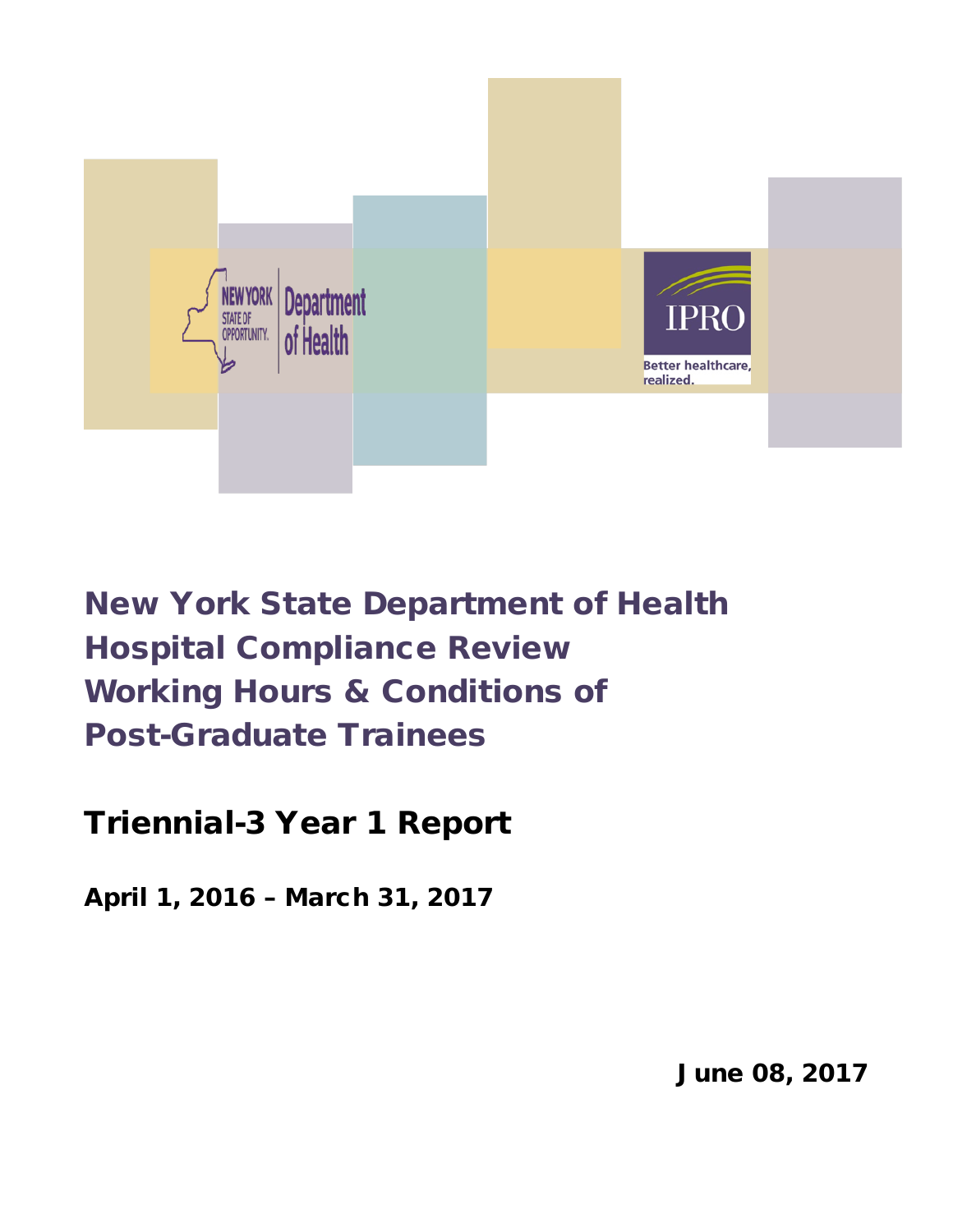

## **TABLE OF CONTENTS**

|     | <b>TITLE</b><br><b>PAGE</b> |        |  |  |  |
|-----|-----------------------------|--------|--|--|--|
| 1.0 |                             |        |  |  |  |
| 2.0 |                             |        |  |  |  |
|     | 2.1                         |        |  |  |  |
|     |                             | 2.1.1. |  |  |  |
|     |                             | 2.1.2. |  |  |  |
| 3.0 |                             |        |  |  |  |
|     |                             |        |  |  |  |
|     |                             | 311    |  |  |  |
|     |                             | 3.1.2. |  |  |  |
|     | 32                          |        |  |  |  |
|     | 3.3.                        |        |  |  |  |
|     | 3.4.                        |        |  |  |  |
|     | 3.5.                        |        |  |  |  |
| 4.0 |                             |        |  |  |  |
| 5.0 |                             |        |  |  |  |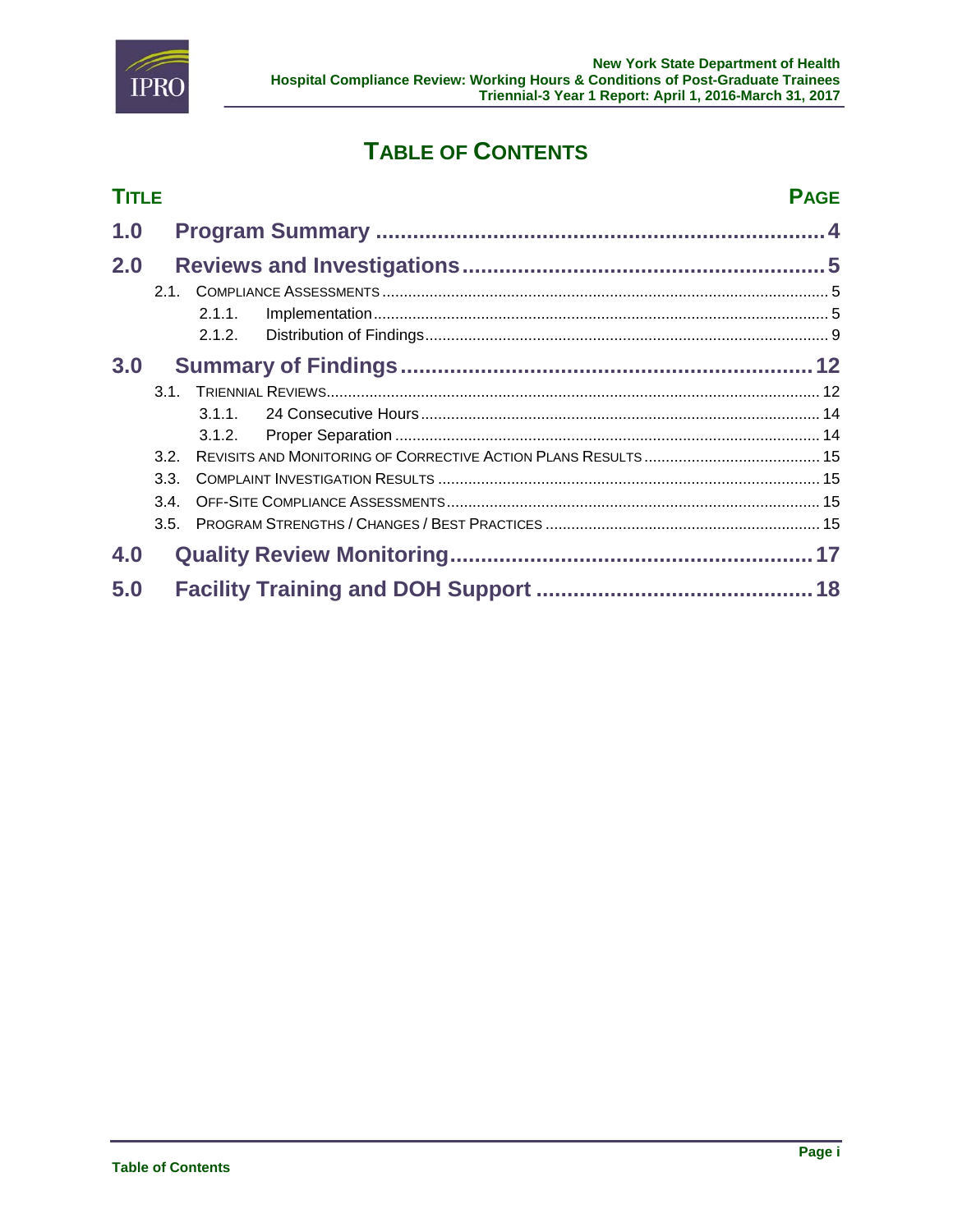

### **EXHIBITS**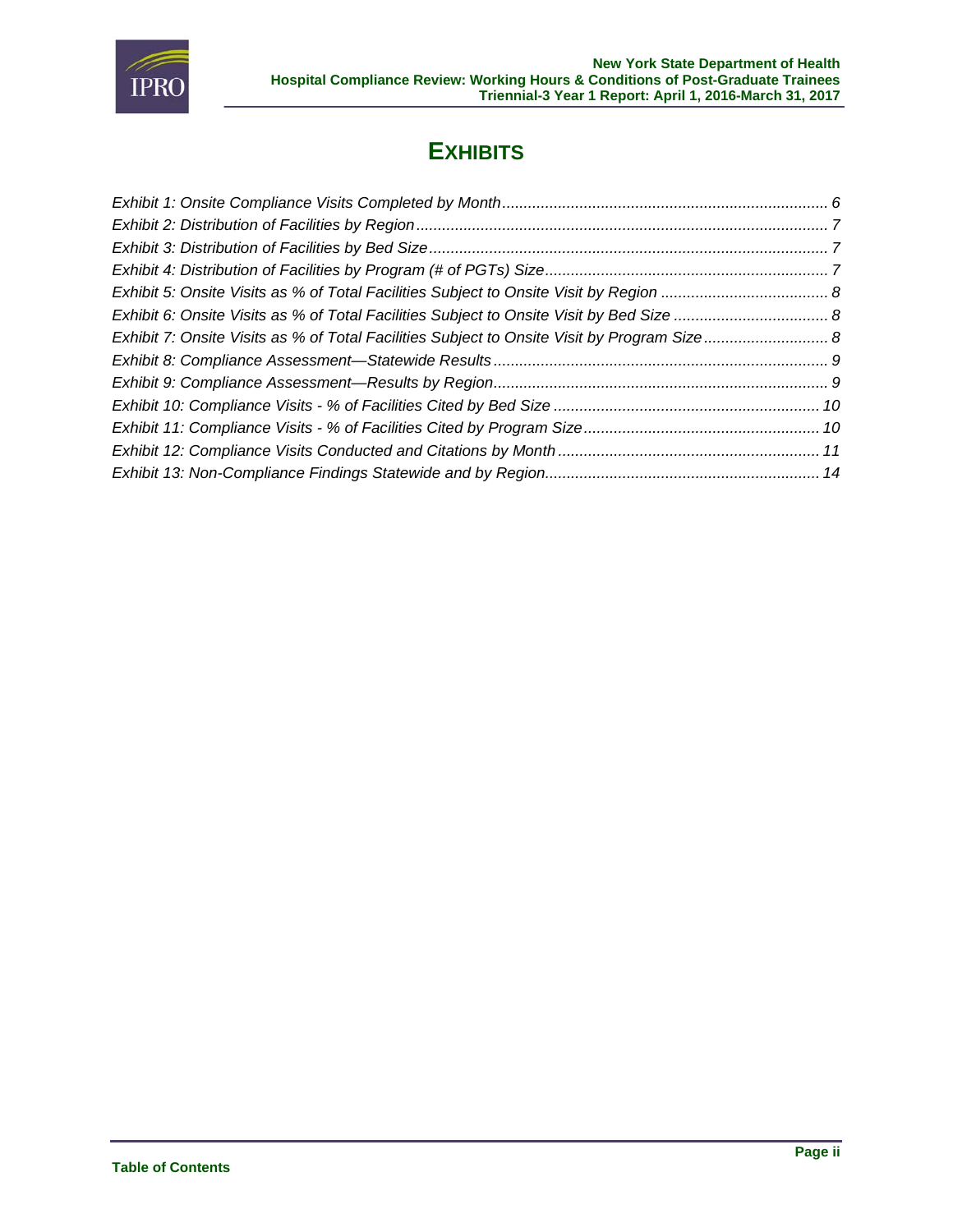

## **APPENDICES**

**[Appendix A. Annual Off-site Compliance](#page-19-0) Assessment Tool ...............19**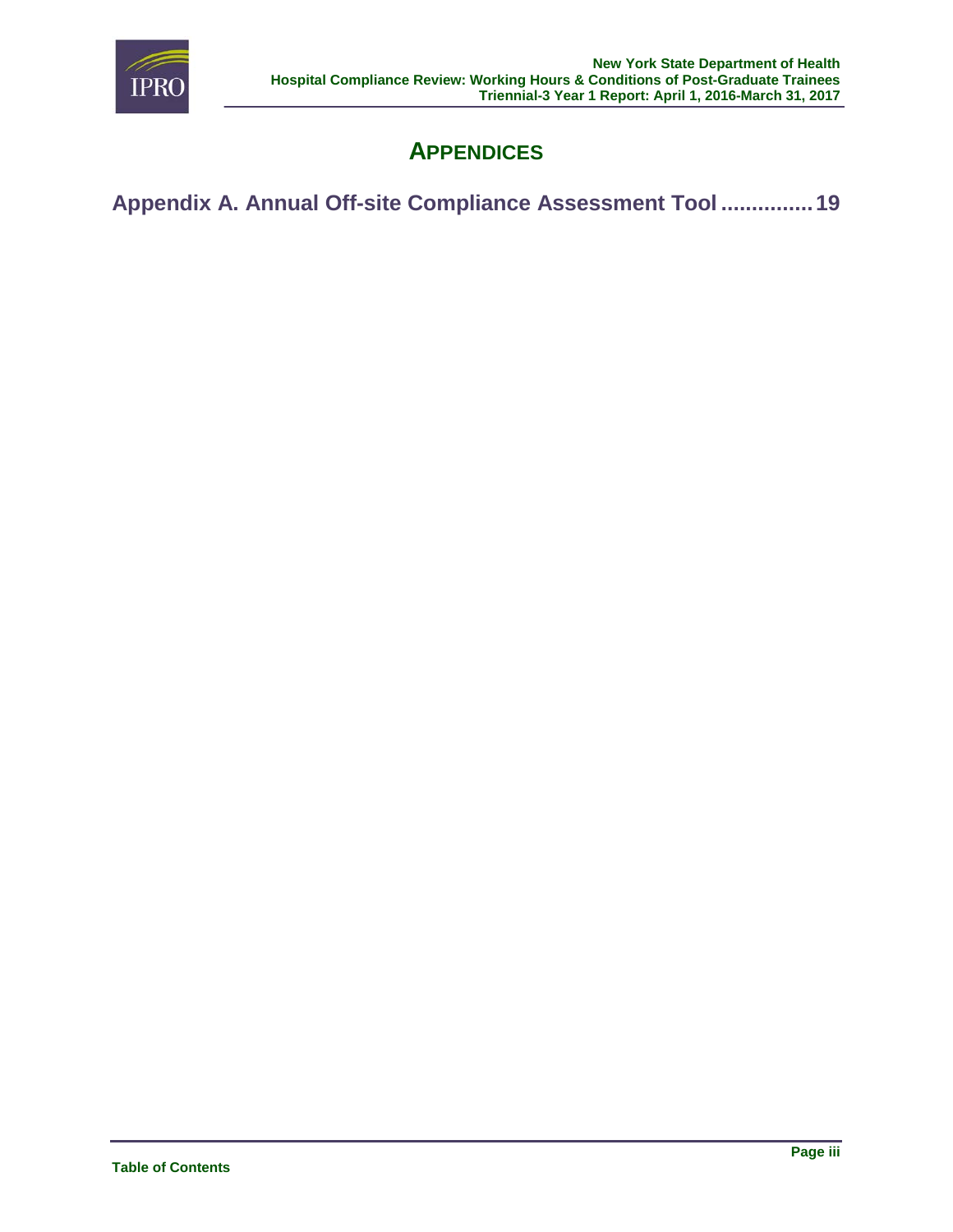

### <span id="page-4-0"></span>**1.0 PROGRAM SUMMARY**

New York State continues to be a leader in work hour requirements and monitoring of compliance with those requirements (NYCRR 405) for approximately 15,000 of the nation's 100,000 Post-Graduate Trainees (PGT). In conjunction with the New York State Department of Health (DOH), IPRO has successfully conducted compliance assessments for the past fifteen years.

This report reflects program operations for the period April 1, 2016 to March 31, 2017, the first year of the third triennial monitoring cycle, which includes:

- **•** triennial unannounced onsite surveys for teaching hospitals with more than 10 residents, to monitor compliance with requirements for work hour limitations and adequate supervision;
- annual off-site written compliance assessments for facilities not subject to a triennial onsite compliance review that year and for teaching hospitals with ten or less trainees, to audit facility compliance with resident working hours and supervision requirements;
- **n** onsite complaint investigations;
- **n** onsite revisits as required to monitor corrective action;
- **provider training;**
- **COMPILATION 6 2018 12:33 COMPILATION COMPILATION CONDUCT: COMPILATION CONDUCT:**  $\vec{r}$  **COMPILATION CONDUCT:**  $\vec{r}$  **COMPILATION CONDUCT:**  $\vec{r}$  **COMPILATION CONDUCT:**  $\vec{r}$  **COMPILATION CONDUCT:**
- **Permitted Preparation of findings for DOH review; and**
- ongoing quality review monitoring, including timeliness of conducting reviews, timeliness of submitting surveillance findings to the DOH for approval, credibility of findings and provider feedback.

The findings in this report are presented with the stipulation that the data applies only to those facilities reviewed during these 12 months, as the triennial review cycle does not permit extrapolation of the findings to the universe of all facilities for any given 12-month period. After all facilities are reviewed over the course of the triennial cycle, cumulative results will be reported.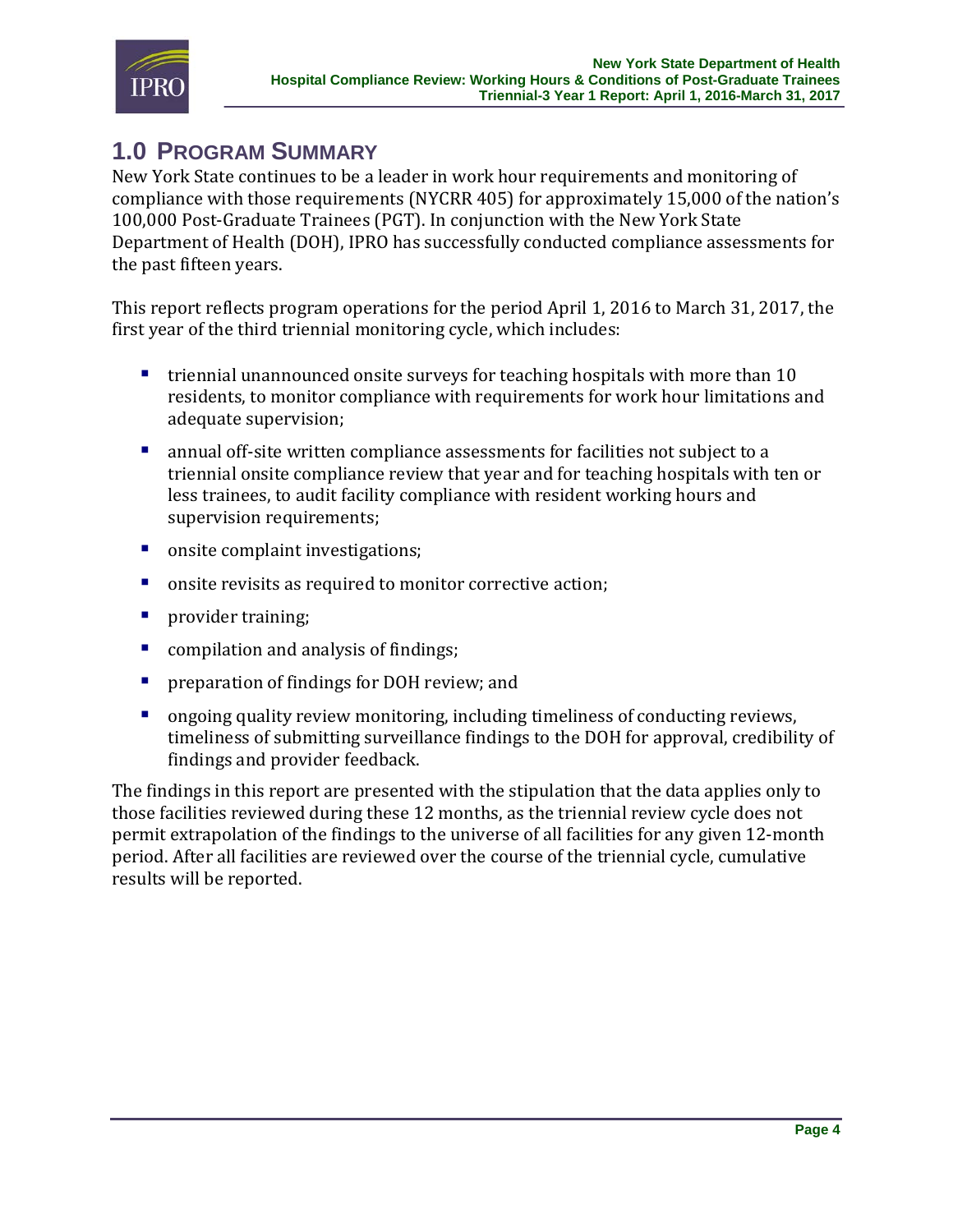

### <span id="page-5-0"></span>**2.0 REVIEWS AND INVESTIGATIONS**

### <span id="page-5-1"></span>**2.1. Compliance Assessments**

A total of 127 compliance assessments were conducted in the first year of the third triennial review period from April 1, 2016 to March 31, 2017, specifically:

- 27 triennial onsite compliance assessment visits,
- 11 onsite revisits,
- 3 complaint investigations, and
- 86 written (off-site) assessments.

This total reflects unannounced triennial onsite visits for teaching hospitals with more than ten post-graduate trainees, a focus on the working hours and conditions of post-graduate trainee (PGT) levels 1-3, and overall assessment of PGT access to and the quality of supervision provided by supervising physicians. Facilities with ten or less post-graduate trainees and those facilities not scheduled for an onsite visit are surveyed through a written compliance assessment.

In total, 1,839 PGTs in the State were interviewed during this timeframe to assess compliance with working hour requirements. Upon completion of each facility survey, a letter of findings was issued with a compliance determination. Non-compliance with current requirements was reported to facilities in a statement of deficiencies (SOD) by the DOH. All facilities with documented deficiencies were required to submit a plan for implementing corrective action. All facilities that submit a plan of correction (POC) are assessed for implementation and compliance with their submitted POC at their next visit.

Eighty-six written off-site compliance assessments were conducted for facilities not subject to a triennial visit and facilities with ten or less post-graduate trainees. Letters of closure are sent to the facility upon acceptance of the submitted documentation.

#### <span id="page-5-2"></span>**2.1.1. Implementation**

Under the triennial review requirements, onsite surveys are planned throughout each year of the triennial cycle by region, with a mix of small (<80 residents), medium (81-200 residents) and large (>200 residents) facilities. An average of three triennial onsite surveys and seven off-site compliance assessments were planned each month. Adjustments are made as needed to allow for facility and/or program closures, expansions, or mergers/acquisitions.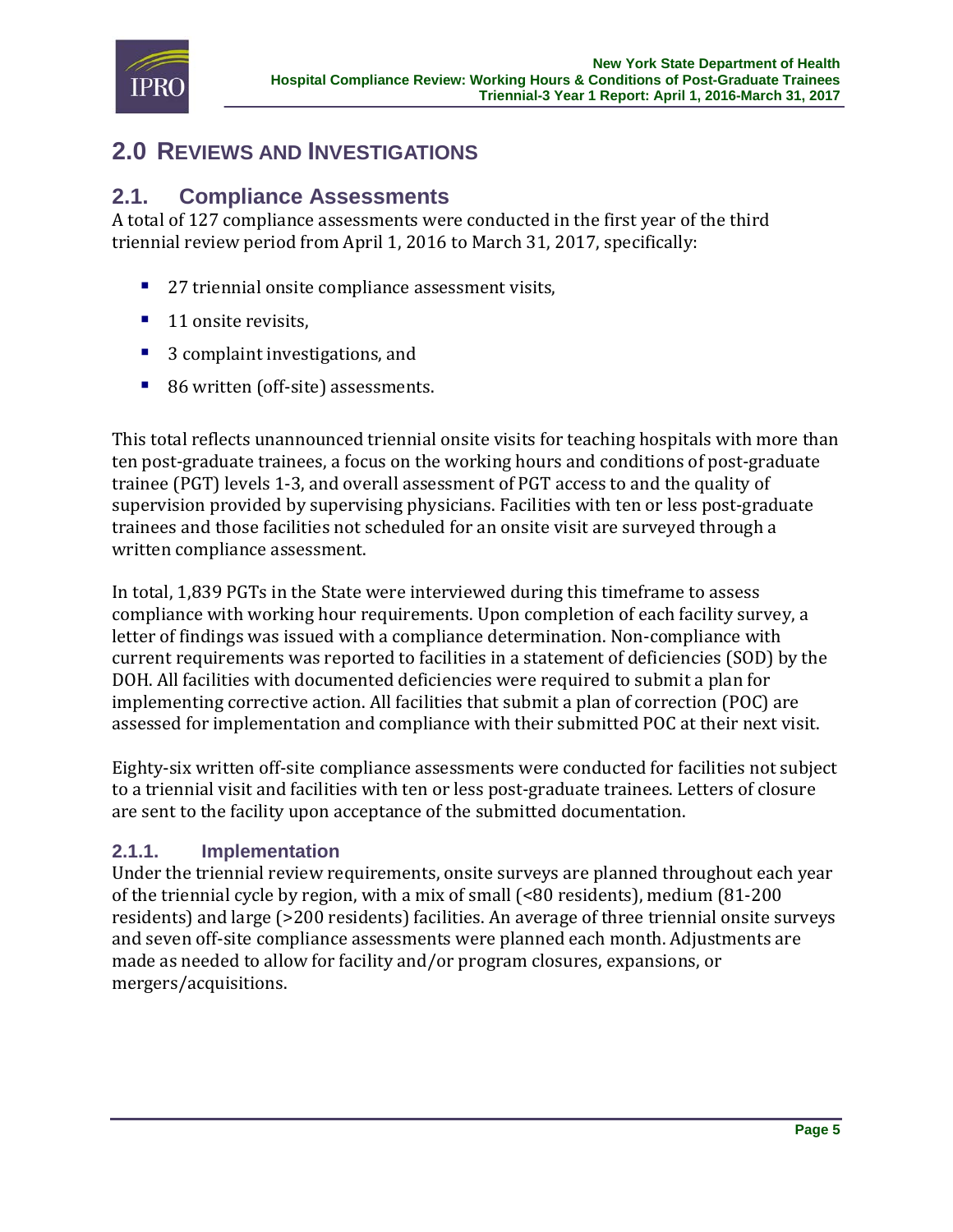

[Exhibit 1: Onsite Compliance Visits Completed by Month,](#page-6-0) shows the distribution of the triennial onsite reviews that were completed (conducted and analyzed) by month for the first year of the triennial cycle.

<span id="page-6-0"></span>

Data is collected and reported by region, bed size and program size. The five regions include the counties/boroughs where teaching hospitals are located, as shown i[n Exhibit 2:](#page-7-0)  [Distribution of Facilities by Region.](#page-7-0) The distribution of facilities by bed size and by program size are shown in [Exhibit 3: Distribution of Facilities by Bed Size](#page-7-1) and [Exhibit 4: Distribution](#page-7-2)  [of Facilities by Program \(# of PGTs\) Size](#page-7-2) respectively. To account for those facilities that may have changed category during the triennial period (e.g., closed, reduced or increased program or bed size), data in this report reflect the numbers at the end of the first year of the third triennial period based on the facilities that were subject to onsite review during the timeframe.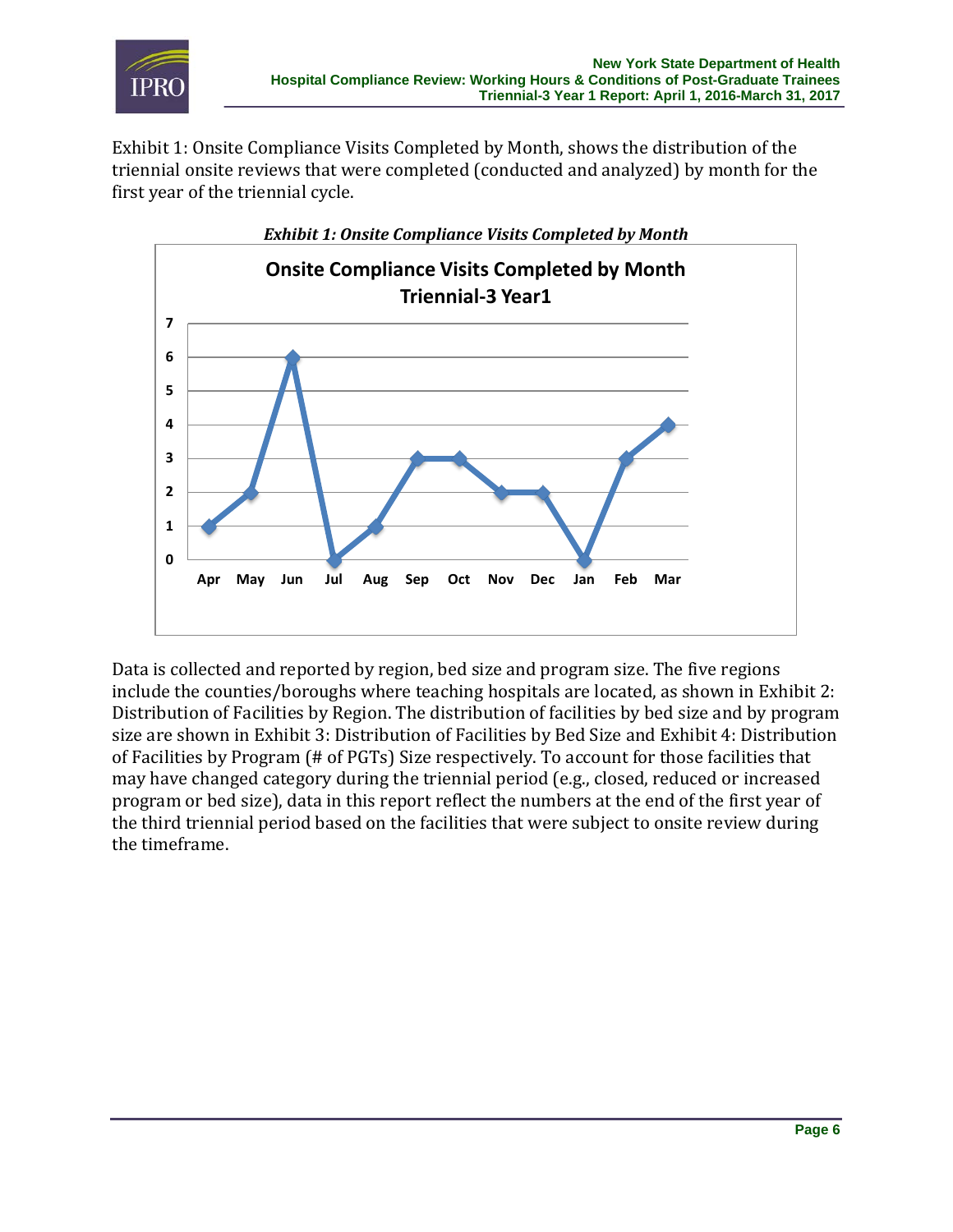

#### *Exhibit 2: Distribution of Facilities by Region*

<span id="page-7-0"></span>

| Region                                       | <b>Counties/Boroughs with Teaching Hospitals</b> | # of Facilities |
|----------------------------------------------|--------------------------------------------------|-----------------|
| Central                                      | Broome, Jefferson, Oneida, Onondaga              |                 |
| Lower Hudson Valley & Long<br>Island (LHVLI) | Nassau, Rockland, Suffolk, Ulster, Westchester   | 23              |
| Northeast (NE)                               | Albany, Clinton, Otsego, Schenectady             |                 |
| New York City (NYC)                          | Bronx, Kings, New York, Richmond, Queens         | 46              |
| Western                                      | Cattaraugus, Erie, Monroe, Niagara, Steuben      | 14              |
|                                              | 95                                               |                 |

#### <span id="page-7-1"></span>*Exhibit 3: Distribution of Facilities by Bed Size*

| <b>Bed Size Categories</b> | # of Facilities |
|----------------------------|-----------------|
| $0 - 200$                  | 13              |
| 201-400                    | 39              |
| 401-600                    | 28              |
| 600+                       | 15              |
| <b>TOTAL</b>               | 95              |

#### <span id="page-7-2"></span>*Exhibit 4: Distribution of Facilities by Program (# of PGTs) Size*

| <b>Program Size Categories</b> | # of Facilities |
|--------------------------------|-----------------|
| 11-80                          | 43              |
| 81-200                         | 19              |
| $201+$                         | २२              |
| <b>TOTAL</b>                   | q۵              |

The distribution of the onsite assessments completed in the first year of the triennial cycle relative to the universe of 95 facilities eligible for a triennial onsite survey is shown in [Exhibit 5: Onsite Visits as % of Total Facilities Subject to Onsite Visit by Region;](#page-8-0) [Exhibit 6:](#page-8-1)  [Onsite Visits as % of Total Facilities Subject to Onsite Visit by Bed Size,](#page-8-1) and [Exhibit 7:](#page-8-2)  [Onsite Visits as % of Total Facilities Subject to Onsite Visit by Program Size.](#page-8-2)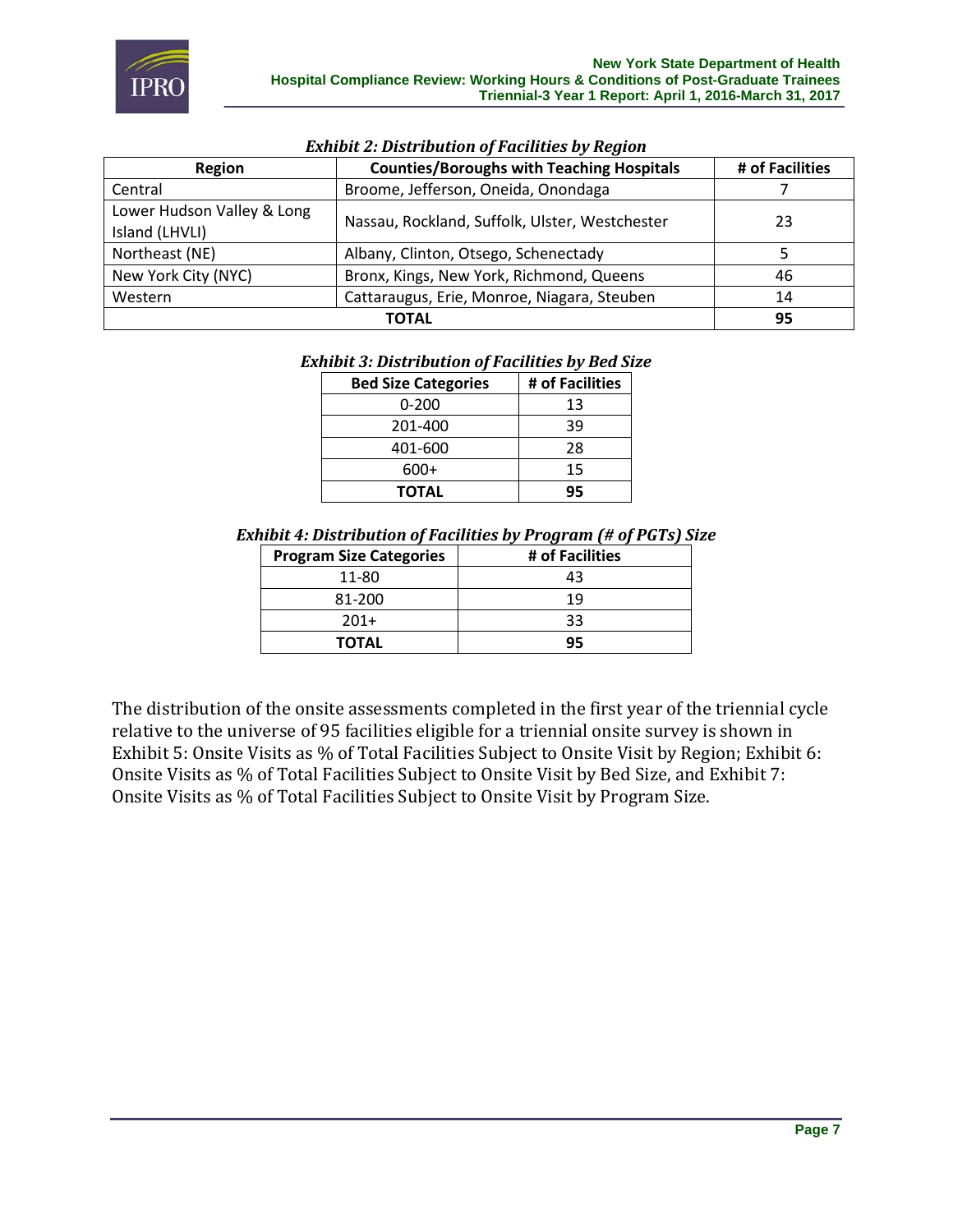

<span id="page-8-0"></span>



<span id="page-8-1"></span>*Exhibit 6: Onsite Visits as % of Total Facilities Subject to Onsite Visit by Bed Size*



<span id="page-8-2"></span>*Exhibit 7: Onsite Visits as % of Total Facilities Subject to Onsite Visit by Program Size*

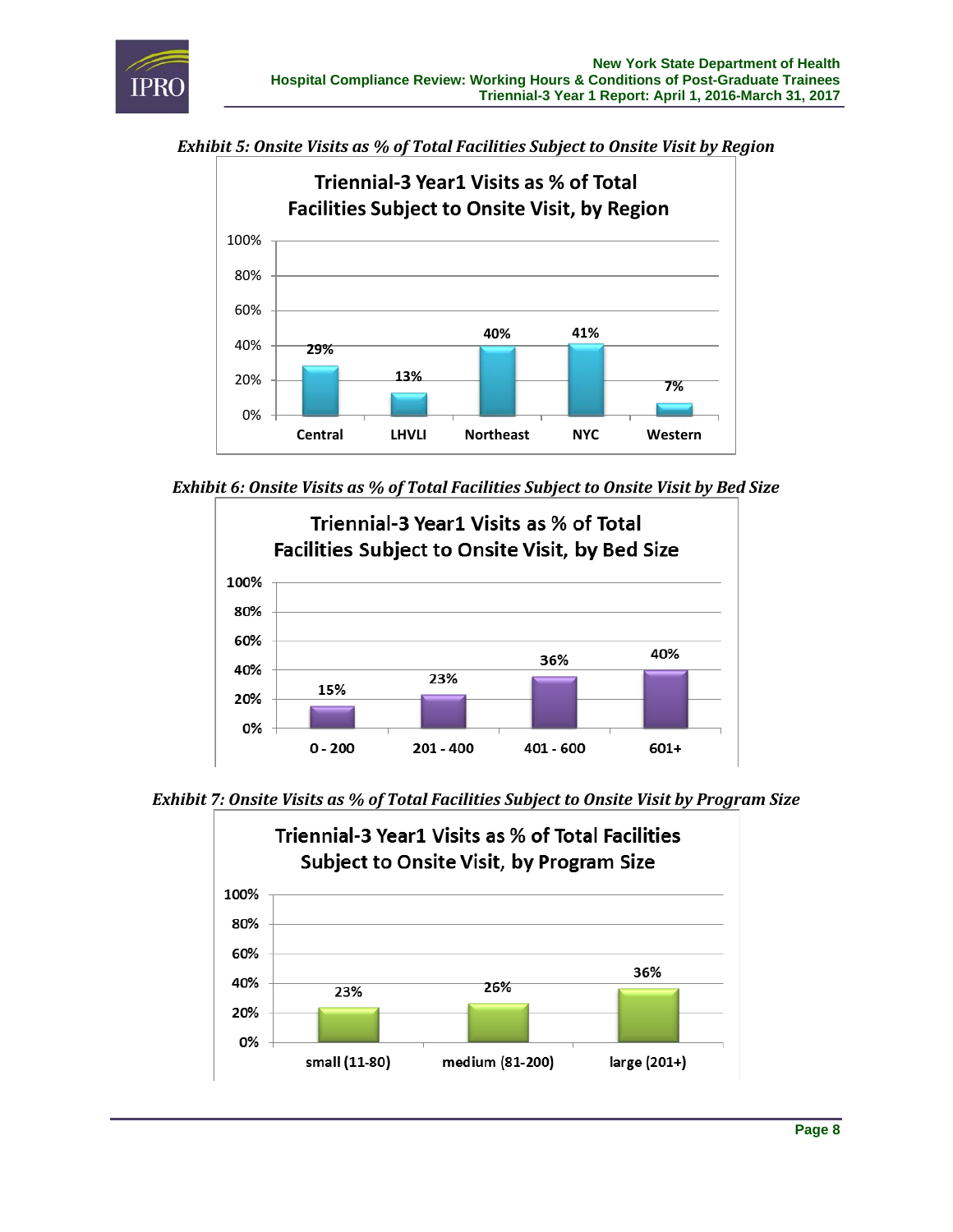

### <span id="page-9-0"></span>**2.1.2. Distribution of Findings**

Twenty-seven triennial compliance visits were conducted under the terms of the contract, where each teaching facility with more than ten residents receives an onsite compliance visit once in three years. Of these, 4 evidenced some level of non-compliance at the time of the onsite review resulting in a citation.

[Exhibit 8: Compliance Assessment—Statewide Results,](#page-9-1) and [Exhibit 9: Compliance](#page-9-2)  [Assessment—Results by Region,](#page-9-2) shows the distribution of the 27 triennial reviews, by compliance and non-compliance on a statewide and regional basis respectively. For reporting purposes, non-compliance means that one or more deficiency/finding was identified during the onsite review. Each deficiency/finding cited could result from an issue associated within one or more programs within the facility.

<span id="page-9-1"></span>

*Exhibit 9: Compliance Assessment—Results by Region*

<span id="page-9-2"></span>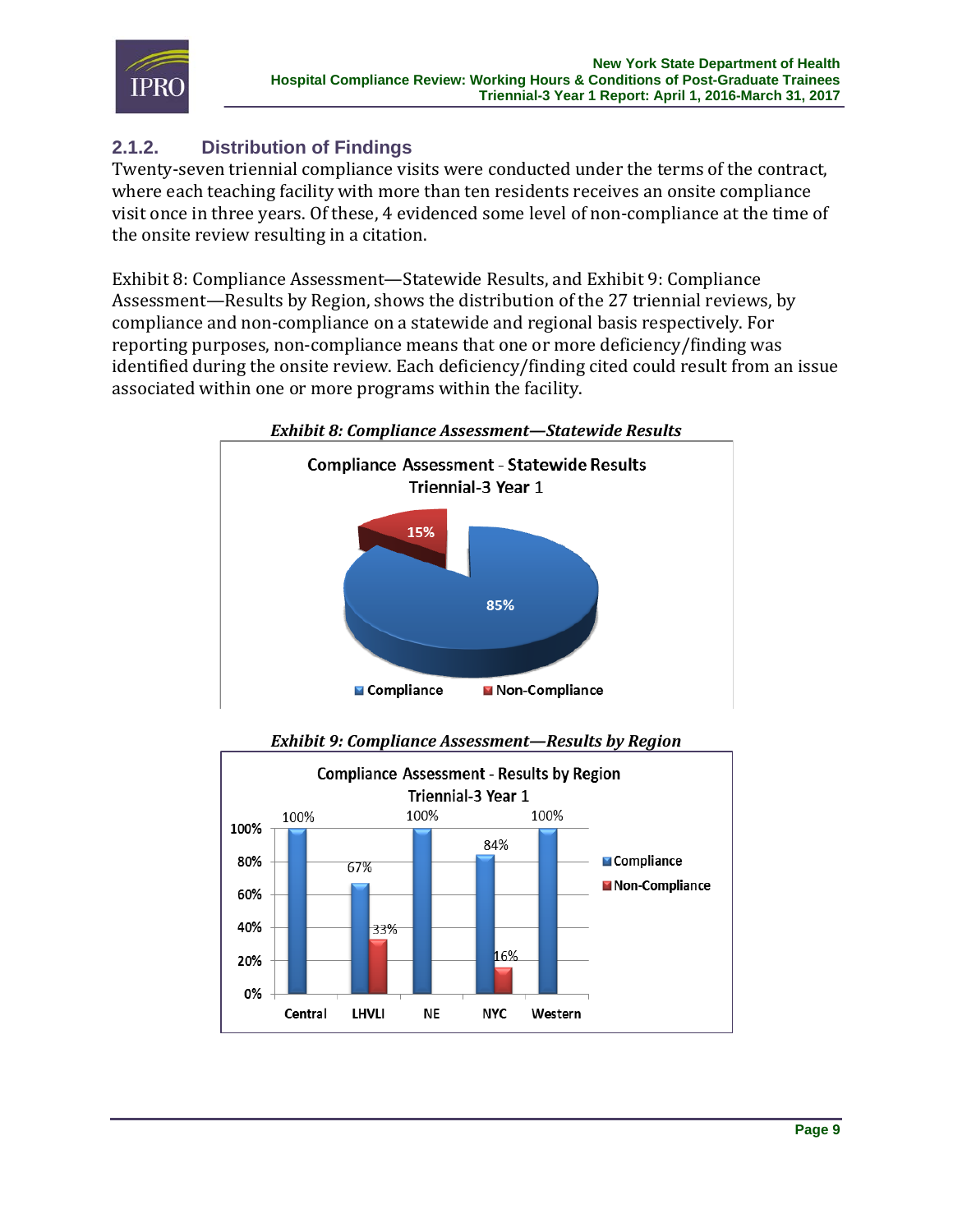

Exhibit 10: Compliance Visits - [% of Facilities Cited by Bed Size,](#page-10-0) an[d Exhibit 11: Compliance](#page-10-1)  Visits - [% of Facilities Cited by Program Size,](#page-10-1) show a comparison of those facilities surveyed in each category, those that were cited

<span id="page-10-0"></span>

*Exhibit 11: Compliance Visits - % of Facilities Cited by Program Size*

<span id="page-10-1"></span>

[Exhibit 12: Compliance Visits Conducted and Citations by Month,](#page-11-0) illustrates the distribution of the 27 triennial visits compared to the findings of non-compliance for visits completed each month.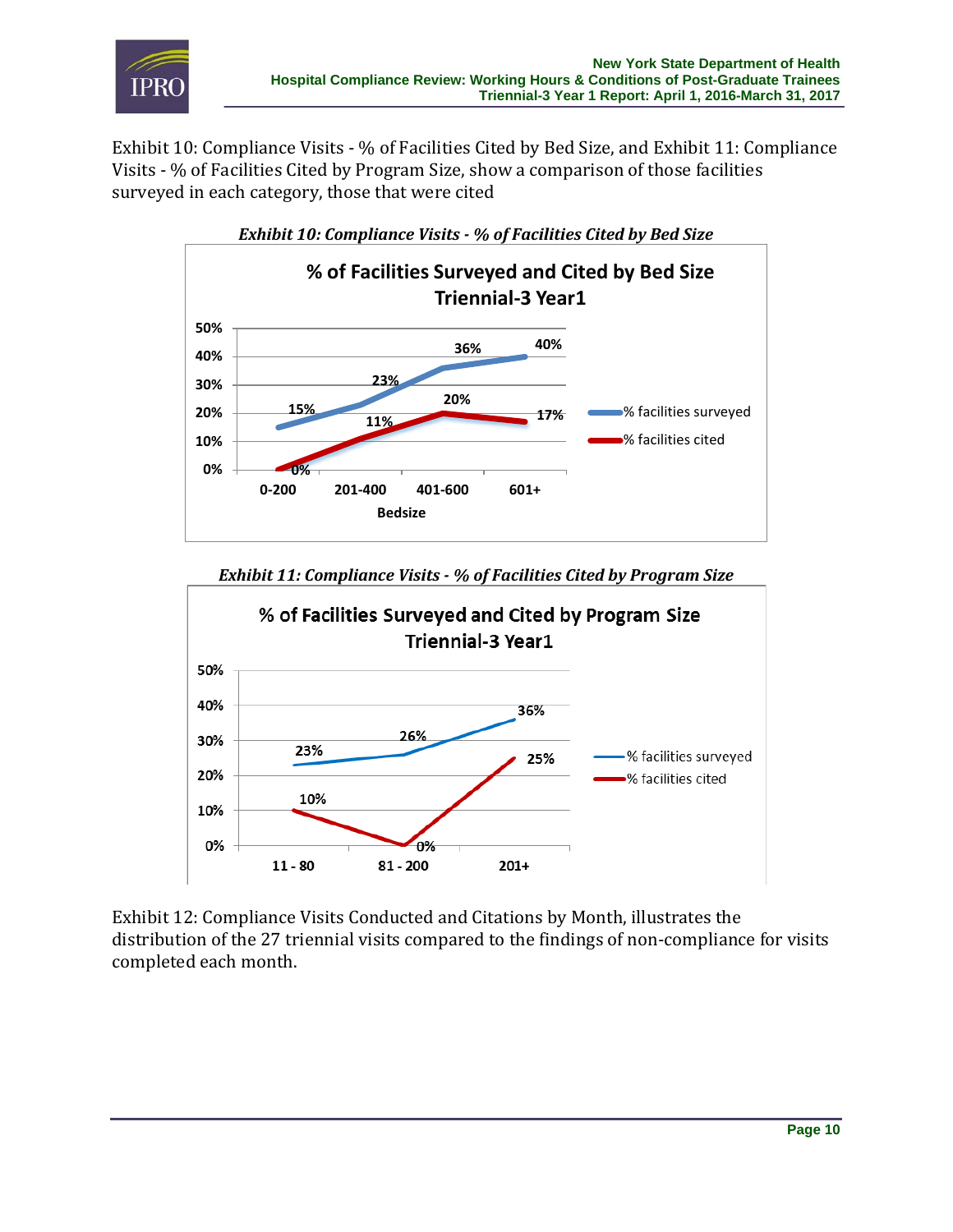

<span id="page-11-0"></span>

Consistent with previous years' findings, it does not appear that survey outcome was significantly influenced by survey scheduling. While it is recognized that throughout the year there are dates and periods of time where routine scheduling for hospitals may be more difficult, compliance surveys continue to be scheduled throughout the full contract cycle.

**Page 11**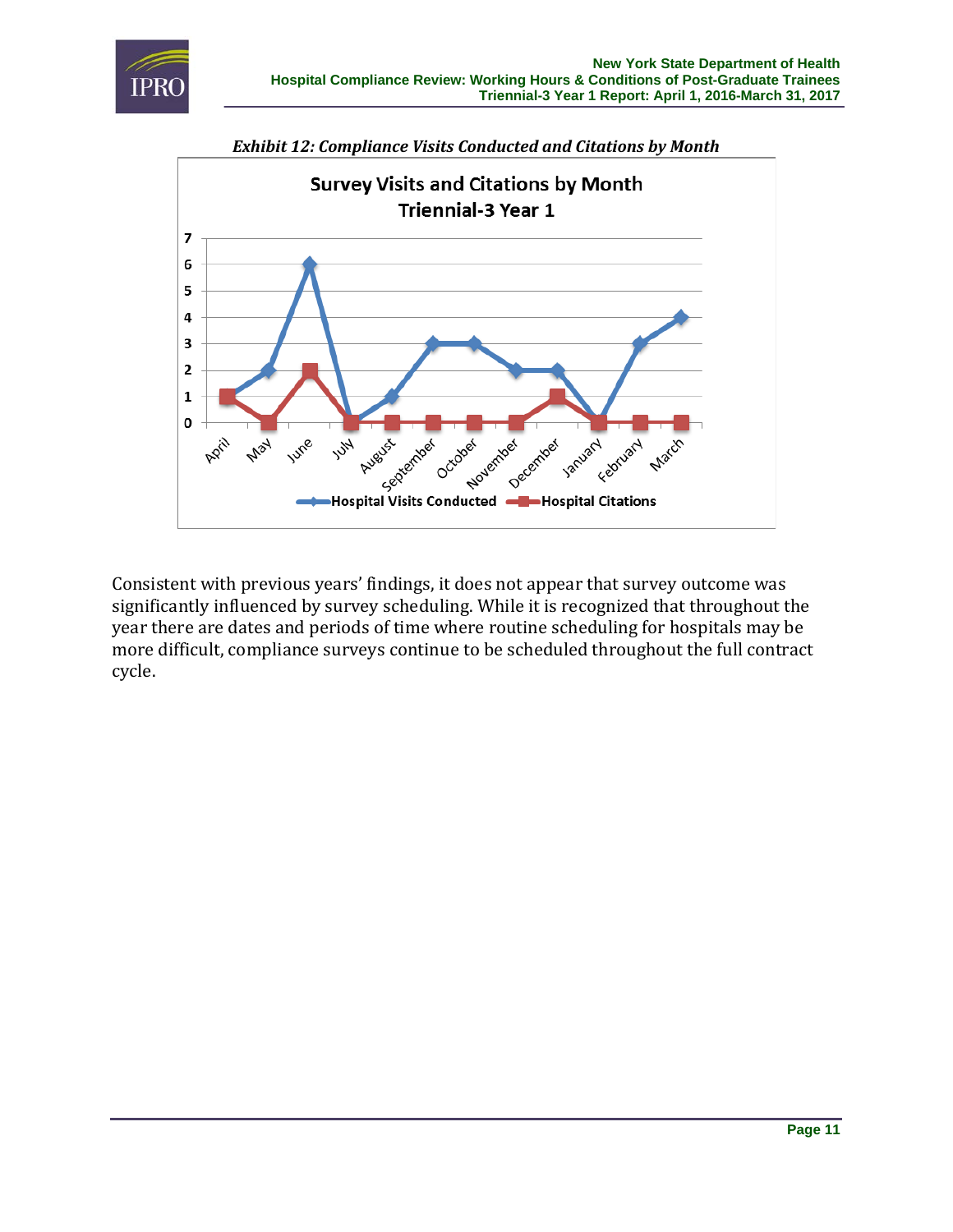

### <span id="page-12-0"></span>**3.0 SUMMARY OF FINDINGS**

During the first year of the triennial review cycle, 27 triennial visits, 11 revisits, and 3 complaint investigations were conducted. Of these, four facilities evidenced some level of non-compliance with requirements for resident working hours and conditions.

#### <span id="page-12-1"></span>**3.1. Triennial Reviews**

Compliance findings for the 27 triennial visits include the following:

- Twenty-three hospitals were found in substantial compliance with requirements, with no citations issued.
- Four hospitals were cited for non-compliance in at least one program area.
	- In three of the facilities cited, one program area within the facility evidenced non-compliance with at least one review criteria.
	- In one of the facilities cited, one program area evidenced non-compliance in more than one review criteria.
	- $\checkmark$  In one of the facilities cited, one program area evidenced non-compliance in more than one review criteria for both the triennial and revisit surveys (done concurrently).
- Of the four facilities that were cited for non-compliance, four total programs were cited with a total of seven individual citations.

Specific findings based on current program requirements include:

- 80 Hours Per Week. On average, over a four-week period, the work week is limited to 80 hours per week. *No facility was cited for residents working hours in excess of 80 hours each week.*
- <sup>2</sup> 24 Consecutive Hours. Regulations limit scheduled assignments to no more than 24 consecutive hours. *Four facilities were cited for residents working more than 24 consecutive hours; one facility was cited for both the triennial and revisit surveys.*
- 24 Hours Off Period. Scheduling must include one full 24-hour off period each week. *No facility was cited for residents not receiving a full 24-hour off period during each week.*
- **Proper Separation. Assigned work periods must be separated by not less than eight** non-working hours. *One facility was cited for resident working assignments not separated by required non-working time, for both the triennial and revisit surveys.*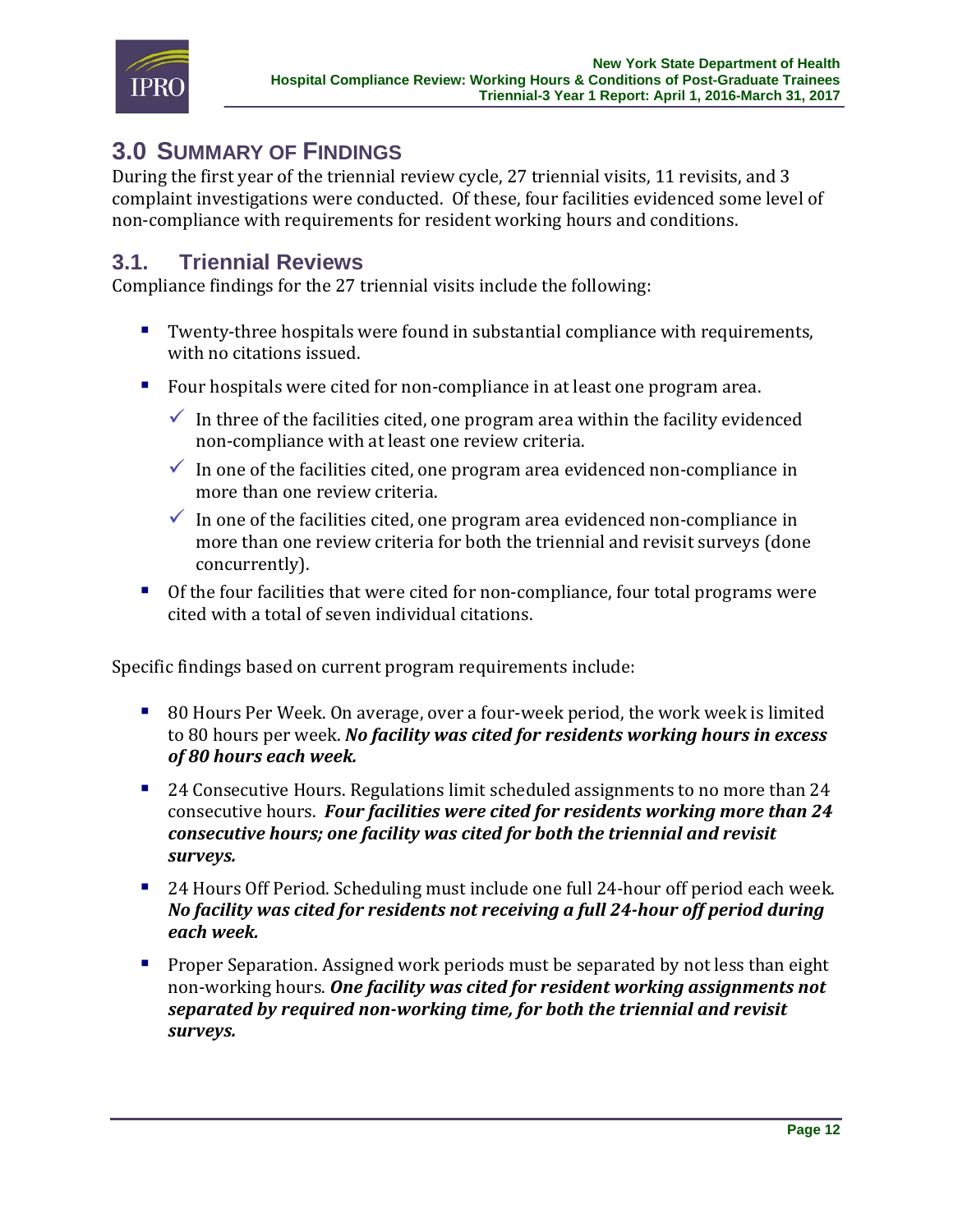

- Working Conditions. This category includes, for example, consideration for sleep/rest accommodations, and the availability of ancillary and support services. *No facility was cited for failing to meet expected working conditions for residents.*
- Supervision. This category reflects 24/7 access to and availability of the attending physician to provide supervision of all trainees with documented evidence in the medical record. Trainees in their final year or who have completed at least three years of training may perform supervision if it can be demonstrated that the attending is immediately available by phone and readily available in person. For surgical programs, the requirements are personal supervision of all surgical procedures requiring general anesthesia or an operating room, preoperative examination and assessment by the attending physician, and postoperative examination and assessment no less frequently than daily by the attending physician. *No facility was cited for improper post-graduate trainee supervision.*
- Working Limits. This category reflects documented inconsistencies in working hour information collected during interviews and through observation when compared to a review of documentation. To validate interview data, review staff screen facility documentation not limited to medical records, operative reports, delivery logs, and/or consult logs, to document the date and/or time certain services are provided and recorded. *None of the visits conducted evidenced violations in this area.*
- QA/QI. Each hospital is required to conduct and document ongoing quality assurance/quality improvement (QA/QI) activities for the identification of actual or potential problems in accordance with requirements set forth in statute. *No facility reviewed during this timeframe was cited for deficiencies in their QA/QI performance.* It should be noted that QA/QI would automatically be cited for any facility that had a repeat deficiency from the prior year or in the case of a same year revisit, a repeat of findings in that year.
- Governing Body. The responsibility for the conduct and obligations of the hospital including compliance with all Federal, State and local laws, rests with the hospital Governing Body. *During this timeframe, Governing Body was not cited as an area of non-compliance.*
- Moonlighting. Regulations place responsibility with each hospital to limit and monitor the working hours associated with moonlighting or dual employment situations. Trainees who have worked the maximum number of hours permitted in regulation are prohibited from moonlighting as physicians providing professional patient care services. *No violations pertaining to moonlighting or dual employment requirements were identified.*
- Emergency Department (ED). For hospitals with more than 15,000 unscheduled emergency department visits, the ED assignments of trainees must be limited to no more than 12 consecutive hours. *No violations were identified for this program area for facilities reviewed during this reporting period.*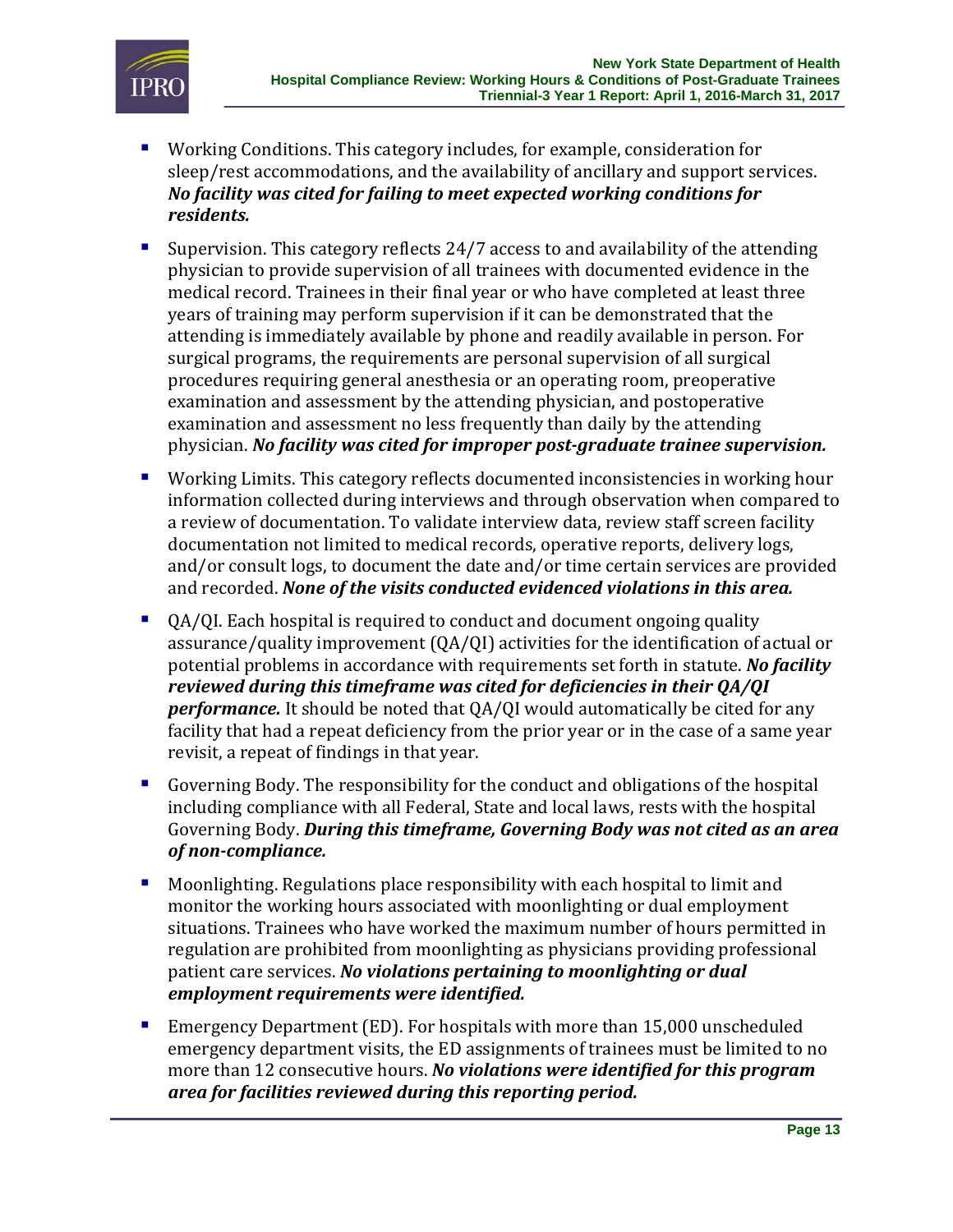

 Medical Records. Medical record documentation and authentication regulations require that all medical record entries be signed, dated, and timed. *No facility was cited for noncompliance with medical record entry requirements.*

The most notable area of non-compliance cited was post-graduate trainees working more than 24 consecutive hours. These findings are illustrated in [Exhibit 13: Non-Compliance](#page-14-2)  [Findings Statewide and by Region](#page-14-2) for triennial surveys conducted.

<span id="page-14-2"></span>



#### <span id="page-14-0"></span>**3.1.1. 24 Consecutive Hours**

New York State regulations limit scheduled assignments to no more than 24 consecutive hours. In applying this standard and for determining compliance, an additional unscheduled transition period of up to three hours may be used by facilities to provide for the appropriate transfer of patient information.

Hospitals have some flexibility in using the three-hour transition period to carry out rounds, grand rounds, and/or the transfer of patient information. New patient care responsibilities may not be assigned during the transition period, and the three-hour period, if used, is counted toward the weekly work-hour limit of 80 hours.

For all triennial surveys conducted, this area was most frequently cited. Statewide, noncompliance was evidenced in 15% of the triennial surveys conducted.

#### <span id="page-14-1"></span>**3.1.2. Proper Separation**

New York State regulations require that scheduled on-duty assignments be separated by not less than eight non-working hours. For all surveys conducted in the triennial review cycle, non-compliance was cited in one facility for the triennial and revisit surveys conducted.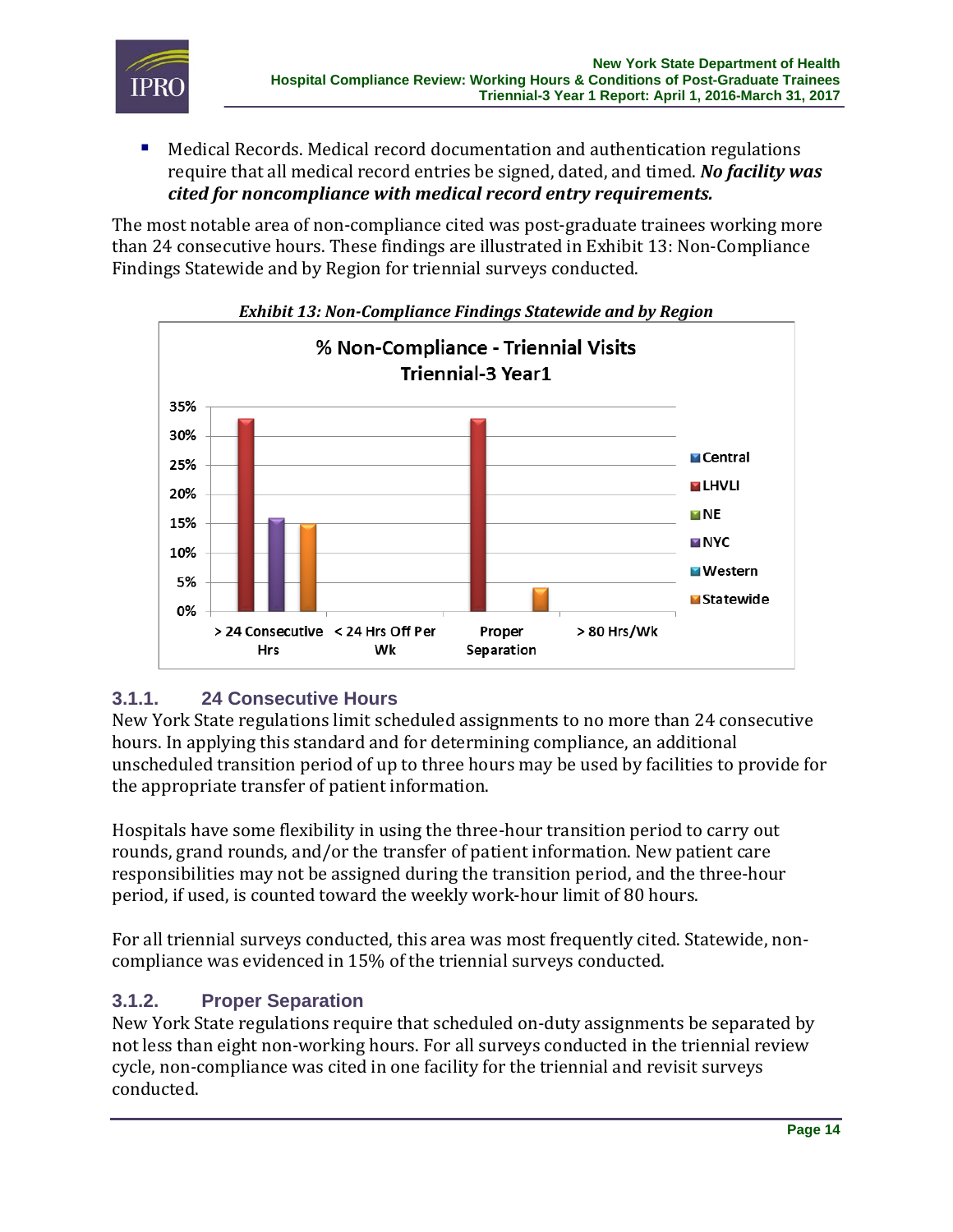

### <span id="page-15-0"></span>**3.2. Revisits and Monitoring of Corrective Action Plans Results**

Eleven facility revisits involving 11 resident programs were conducted to monitor the facility's plan of correction (POC) implementation for previously identified non-compliance. Findings for the revisits include:

- Revisits involved seven surgery programs, three OB/GYN programs, and one family medicine program;
- 91% of onsite revisits evidenced substantial compliance with the POC;
- 9% of revisits evidenced continued non-compliance with work hour regulations.

### <span id="page-15-1"></span>**3.3. Complaint Investigation Results**

The three complaints investigated were not substantiated. One complaint is pending review.

### <span id="page-15-2"></span>**3.4. Off-Site Compliance Assessments**

Four of the 86 off-site compliance assessments completed were re-educated on NY State regulations for:

- one 24-hour off period per week no averaging, and
- a 3-hour transition period post-24 hours on-call.

### <span id="page-15-3"></span>**3.5. Program Strengths / Changes / Best Practices**

IPRO continues to track and trend best practices and changes facilities have made in response to duty hours based on discussions with program representatives. Changes/strengths continue to trend around schedule, staffing, and education/procedural changes as programs continue to evaluate and implement processes and systems to best meet their needs. The following list provides a representative summary of ongoing trends:

- **Program Changes** 
	- $\checkmark$  Adjusted hours of morning report and/or post-call residents present cases first.
	- $\checkmark$  Changed time of morning and/or afternoon sign-outs.
	- Changed/revised time and/or days of on-call shifts, night float, etc., to be in compliance with work hour regulations.
	- Revised rotation changes, such as added, deleted, length of, etc.
	- $\checkmark$  Use of Hospitalist, Nurse Practitioners, and Physician Assistants for coverage.
	- $\checkmark$  Added more faculty/attending physician coverage.
	- $\sqrt{\phantom{a}}$  Re-allocated resources to cover busier times/services.
	- $\checkmark$  Implemented protected education time.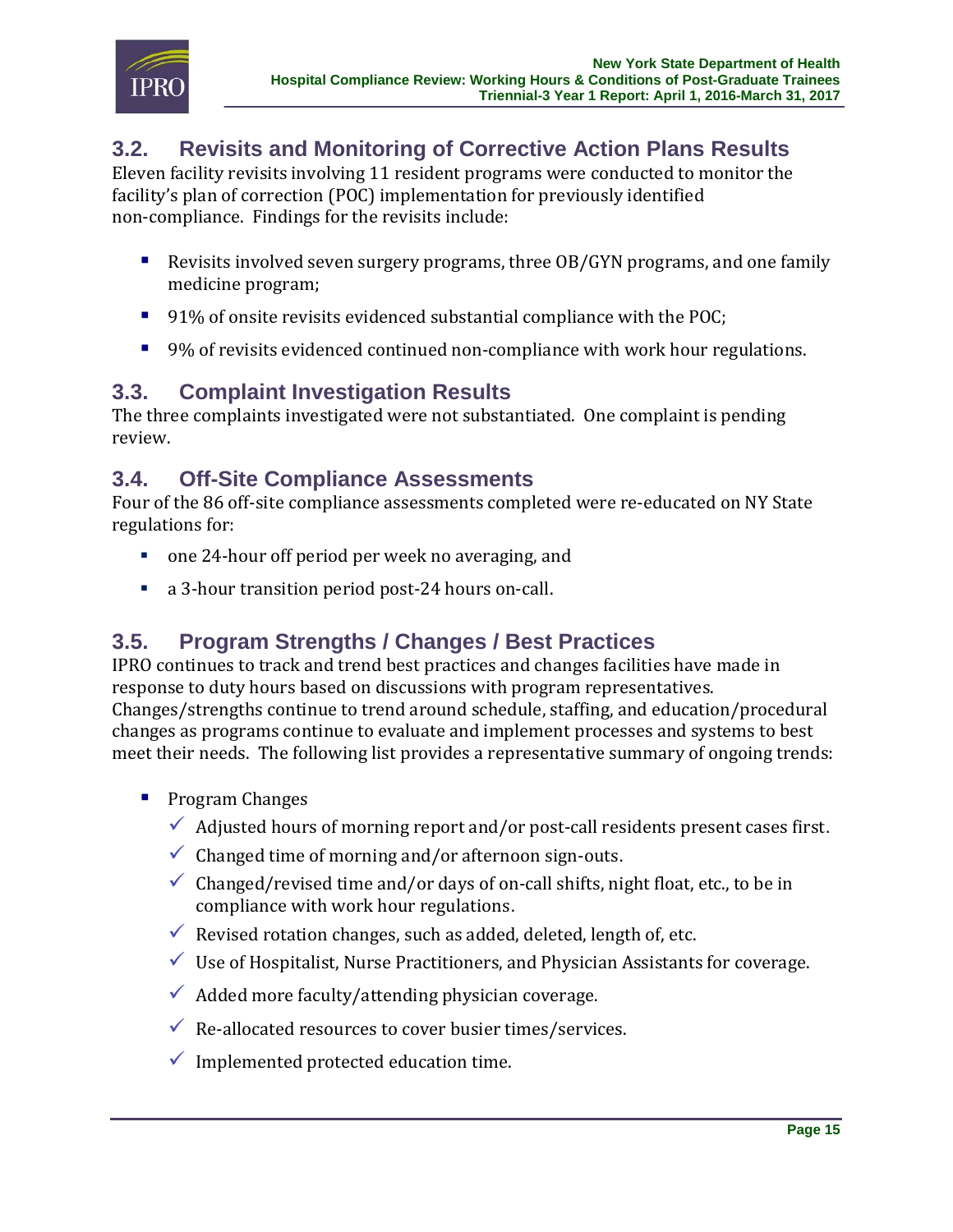

- $\checkmark$  Dedicated a one or two week block (e.g., "4+1" or "5+2") solely for clinic scheduling as compared to scattered weekly clinic assignments.
- $\checkmark$  Availability of conferences and presentations online.
- $\checkmark$  Use of software for duty hour monitoring.
- $\checkmark$  Focus on handoff procedures.
- Best practices include:
	- $\checkmark$  Well written policies that clearly state the work hour regulations and are consistent throughout the organization.
	- $\checkmark$  Not scheduling to the maximum allowable hours to provide enough flexibility in the schedule to allow for sign-out, transition time, academics, a full day off, etc. while meeting work hour requirements.
	- $\checkmark$  Periodically checking what hours residents are actually working to ensure the schedule allows for compliance.
	- $\checkmark$  Monitoring work hours by rotation to include any rotators in from another program.
	- $\checkmark$  Follow-up on the causes of non-compliance so the appropriate issues can be addressed.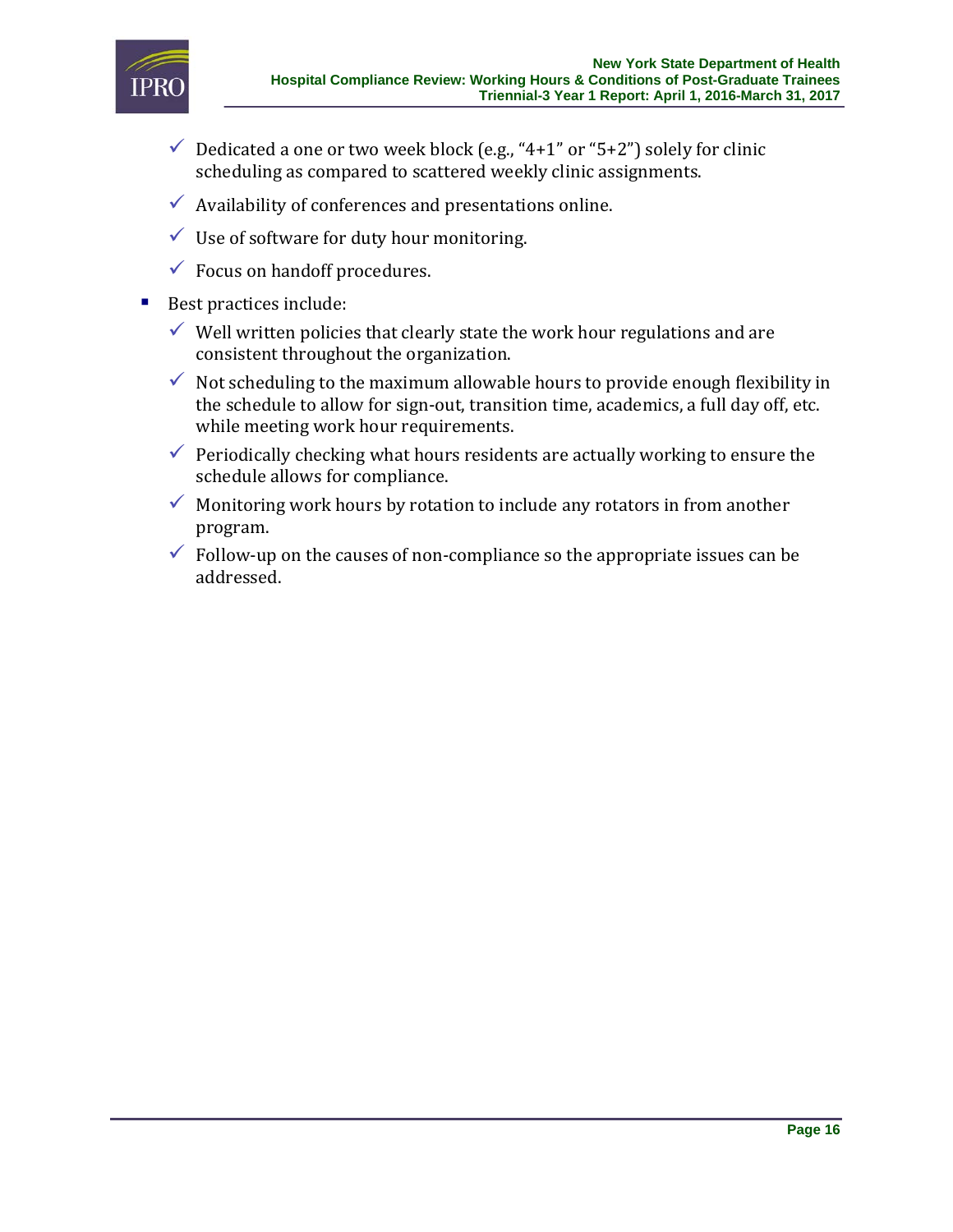

## <span id="page-17-0"></span>**4.0 QUALITY REVIEW MONITORING**

As part of the quality monitoring system, IPRO continues to monitor all aspects of the contract requirements. Issues and trends are reviewed and improvements are made as needed to ensure program effectiveness and consistency. Monitoring includes but is not limited to:

- survey processes, such as unannounced visits, staggered survey schedule, and site review protocols,
- feedback and other communications from facilities and collaborators,
- **the tracking and trending of program changes and best practices,**
- survey findings and POCs for issues/trends,
- **•** internal program performance including effectiveness of processes, timeliness of all survey activities, and staff performance.

All timeliness standards and goals were met during this timeframe.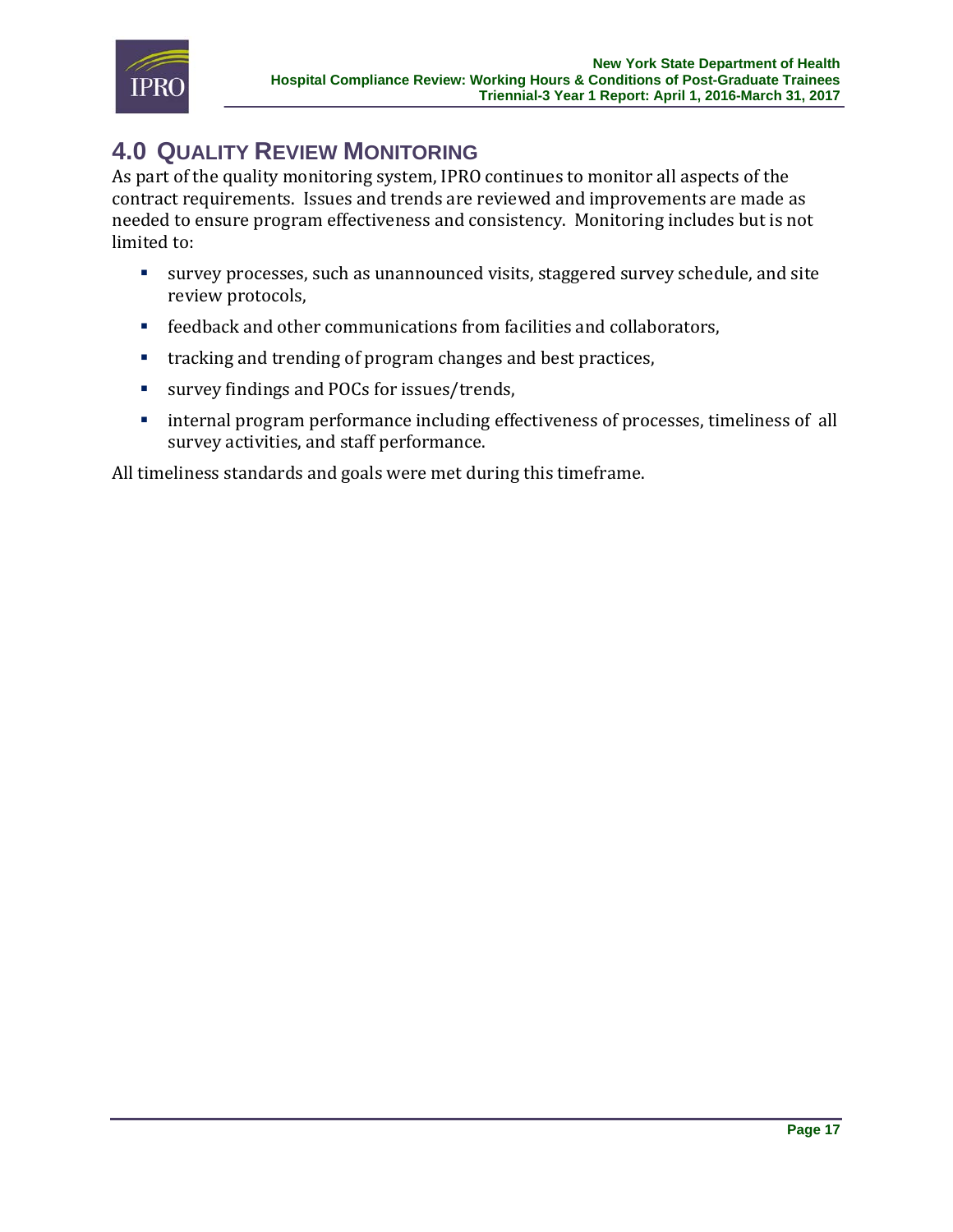

## <span id="page-18-0"></span>**5.0 FACILITY TRAINING AND DOH SUPPORT**

IPRO continues to provide training and updates as requested by facilities and other collaborators/special interest groups. During this timeframe, IPRO:

- provided one formal training session and several informal training/discussions during onsite survey visits, as well as post-onsite and offsite surveys based on findings;
- responded to inquiries via telephone calls, emails, and in person regarding work hour regulations, processes, and SOD/POC details;
- contacted three new residency programs and provided documents and education on NYS PGT work hour regulations and the NYS survey process;
- distributed over 2,000 Resident Work Hour Brochures upon request and to residents during onsite surveys;
- maintained updated facility and survey tracking lists and databases;
- provided the DOH with quarterly, or more frequently as needed, updates and reports.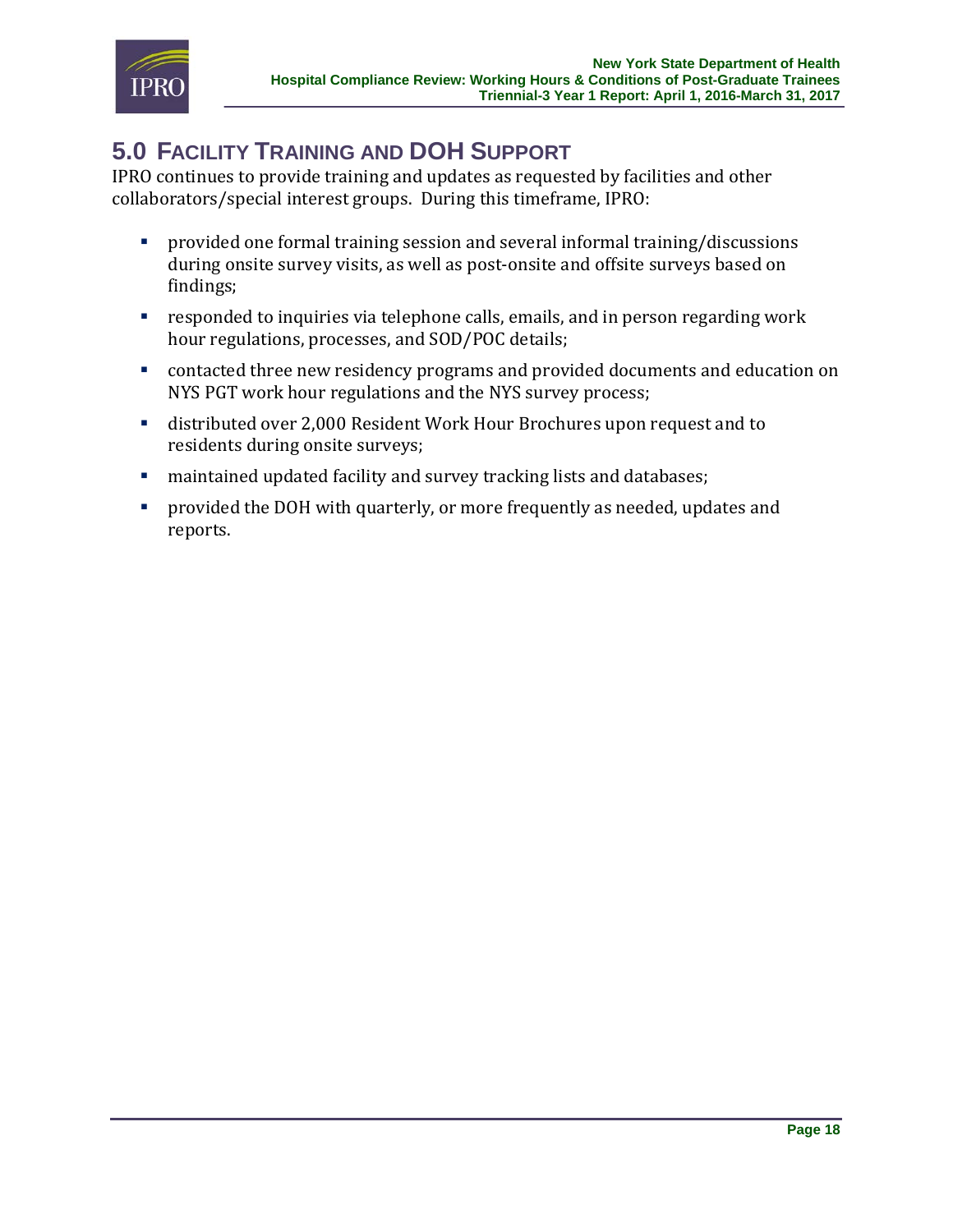

## <span id="page-19-0"></span>**APPENDIX A. ANNUAL OFF-SITE COMPLIANCE ASSESSMENT TOOL**

The off-site assessment form that follows was developed and revised under the requirements of the contract for facilities that are not subject to a triennial onsite assessment because they have ten or fewer post-graduate trainees or because they are not scheduled for a triennial onsite assessment during that year.